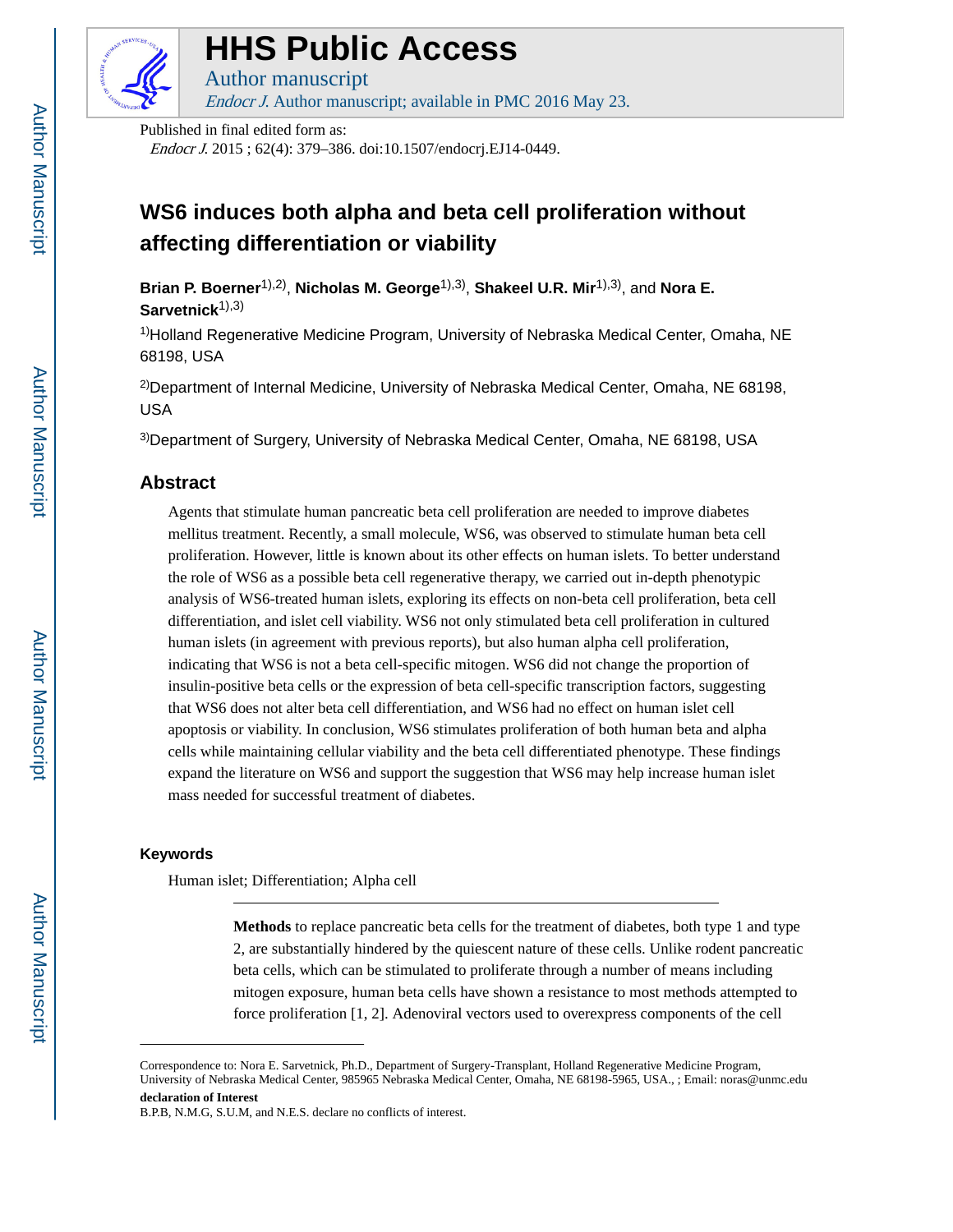cycle machinery in the human beta cell, in particular CDK6, cyclin D1, and E2F3, have resulted in beta cell proliferation [3, 4]. However, attempts to stimulate human beta cell proliferation with exogenous mitogens have yielded minimal results. Parathyroid hormonerelated peptide (PTHrp) and Nodal have been shown to stimulate modest human beta cell proliferation; however, substantial proliferation of these cells in response to exogenous mitogens remains an unmet goal [5, 6]. The identification of proteins or small molecules that can directly stimulate human beta cell proliferation would be advantageous to allow endogenous replication of existing beta cells in individuals with diabetes, but also to expand beta cell mass in vitro prior to islet transplantation.

Recently, WS6, a small molecule identified through a high-throughput screen, was determined to be a human beta cell mitogen [7]. WS6 stimulated human beta cell proliferation both in dissociated human islets as well as whole human islets. The IκB kinase pathway and the Erb3 binding protein-1 (EBP1) appeared to be involved in the mechanism of action of WS6. In vivo studies of WS6 in RIP-DTA mice revealed improvement in blood glucose levels, an increase in beta cell proliferation, but no difference in overall beta cell mass. However, it is unknown if WS6 stimulates proliferation of other cell types in the islet or if this compound adversely impacts differentiation status or viability of human islet cells.

Compounds that stimulate human beta cell proliferation could, in theory, also stimulate other cell types within the islet to replicate. Many studies focus solely on beta cell proliferation as the end point, but examining the effects of mitogens on other cell types in islets is important given the multicellular makeup of pancreatic islets. Furthermore, confirming that mitogenic compounds are not deleterious to cellular viability is crucial. Finally, determining the effect of mitogens on the differentiation status of beta cells is crucial as loss of beta cell-specific transcription factors has been linked to reduced beta cell function, a factor that may also play a role in the pathogenesis of type 2 diabetes [8–10]. To date, beyond the proliferative effect on beta cells, the effects of WS6 on human islets is otherwise unknown.

In the current study, we sought to understand the effects of WS6 on human islet cell proliferation, viability and beta cell differentiation. Our study confirms the ability of WS6 to stimulate human beta cell proliferation. However, our work reveals that WS6 is not a beta cell-specific mitogen as we have identified this compound to also stimulate alpha cell proliferation. Finally, we have identified that WS6 does not adversely affect human islet cell viability or beta cell differentiation status. Our work advances the knowledge of WS6, one of the only small molecule human beta cell mitogens identified to date.

## **Materials and Methods**

#### **Islet culture**

Human islets were obtained from Prodo Laboratories (Irvine, CA) and the National Disease Research Interchange (NDRI, Philadelphia, PA) (Table 1). Full and ethical informed consent, allowing for use of the donor pancreatic islets for research, was obtained at the time of pancreas organ procurement. The islets were washed immediately upon arrival, and resuspended in CMRL media (5.5 mM glucose, GIBCO) containing 10% fetal bovine serum (FBS), glutamine, and penicillin/streptomycin. Islets were cultured in ultra-low adherence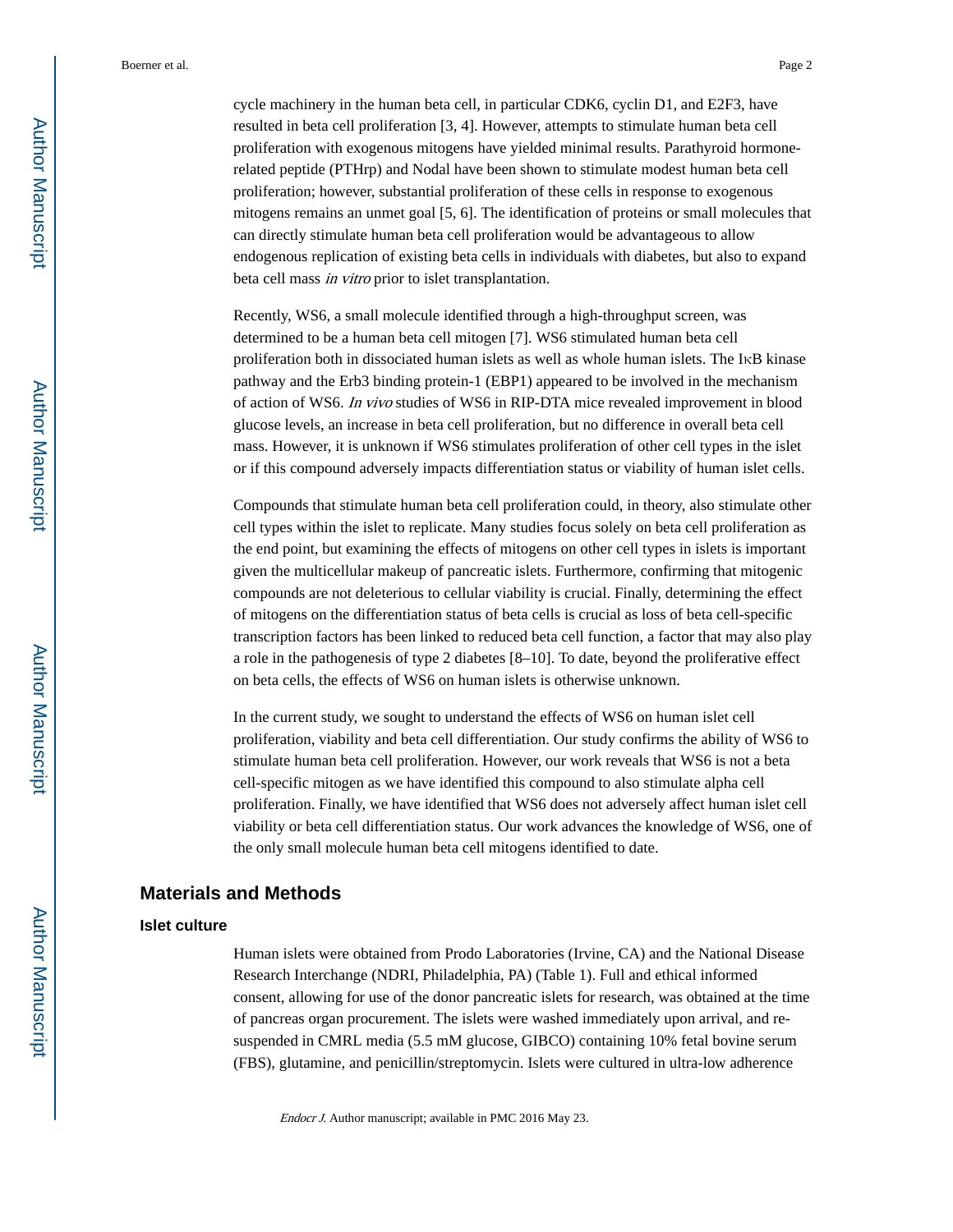plates (Corning) at a concentration of 0.75 to 1 islet equivalent (IEQ) per μL of media. Islets were cultured at  $37^{\circ}$  C, 5% CO<sub>2</sub> and allowed to recover overnight. The next day, WS6 1.0 μM (Sigma) or DMSO was added to the wells. Media and WS6/DMSO were replaced after 48 hours.

#### **Flow cytometry**

Human islets were harvested from culture, washed with PBS, and incubated with 0.25% Trypsin (GIBCO) at 37° C with gentle agitation for 5 to 10 minutes. The islets were then gently dispersed by pipetting with a 1000 μL pipette. Trypsinization was stopped with CMRL media  $+10\%$  FBS. The dispersed cells were filtered with a 40  $\mu$ m cell strainer. The resultant single-cell suspension was incubated in Live-Dead Fixable Stain (Invitrogen), fixed and permeabilized (Fix/Perm, BD Biosciences), and incubated with a fluorochromeconjugated antibody (allophycocyanin-Anti-insulin, R&D) for 30 minutes. The cells were washed and subsequently analyzed on a Becton Dickinson FACStarPlus flow cytometer at the University of Nebraska Medical Center Flow Cytometry Core Facility. Data analysis was performed utilizing FlowJo software (Tree Star, Inc).

#### **Immunofluorescence**

At the end of the culture period, islets were harvested, washed with PBS, and fixed in 4% paraformaldehyde (PFA) for 24 hours. PFA was removed and the islets were embedded in 1.5% agarose, subsequently embedded in paraffin, and sections made at 4 μm. After deparaffinization and rehydration, antigen retrieval was performed by microwaving slides in sodium citrate (0.01 M, pH 6.0). Sections were blocked with 5% donkey serum for one hour and incubated in primary antibody overnight at 4° C. Secondary antibodies were applied for 1 hour and nuclei were subsequently stained with DAPI (VECTASHIELD, Vector Laboratories). Slides were visualized with an Axio Imager (Carl Zeiss, Oberkochen, Germany). Overlay and cell counting were performed with ImageJ software (available at <http://rsb.info.nih.gov/ij>). Primary antibodies utilized in this study included: Guinea Pig antiinsulin, mouse anti-Ki67 (Dako), mouse anti-glucagon (Sigma), rabbit anti-Ki67, goat anti-PDX1 (Abcam), and goat anti-NKX6.1 (R&D). Secondary antibodies included: donkey Alexa Fluor-488 and -594 conjugates (Life Technologies and Jackson ImmunoResearch).

#### **Western blot**

Islets were stored at −80° C at the end of the culture period. For protein lysate extraction, islets were thawed and lysed in cell lysis buffer for 30 minutes. The protein lysate was centrifuged at 20000 g for 20 minutes to pellet residual cellular materials. A standard Bradford method (BioRad) was used to determine protein concentrations. Proteins were separated on a 4–20% SDS-polyacrylamide gel and transferred to a nitrocellulose membrane. Membranes were blocked with 5% milk for 30 minutes and primary antibodies then added for overnight incubation at 4° C. Membranes were washed and HRP-conjugated secondary antibodies (Jackson ImmunoResearch) were added for one hour. After wash, membranes were developed with ECL (Thermo Scientific). Primary antibodies utilized included: goat anti-NKX6.1 (R&D), rabbit anti-GAPDH, rabbit anti-PDX1, mouse anti-Insulin, and rabbit anti-NeuroD1 (Cell Signaling).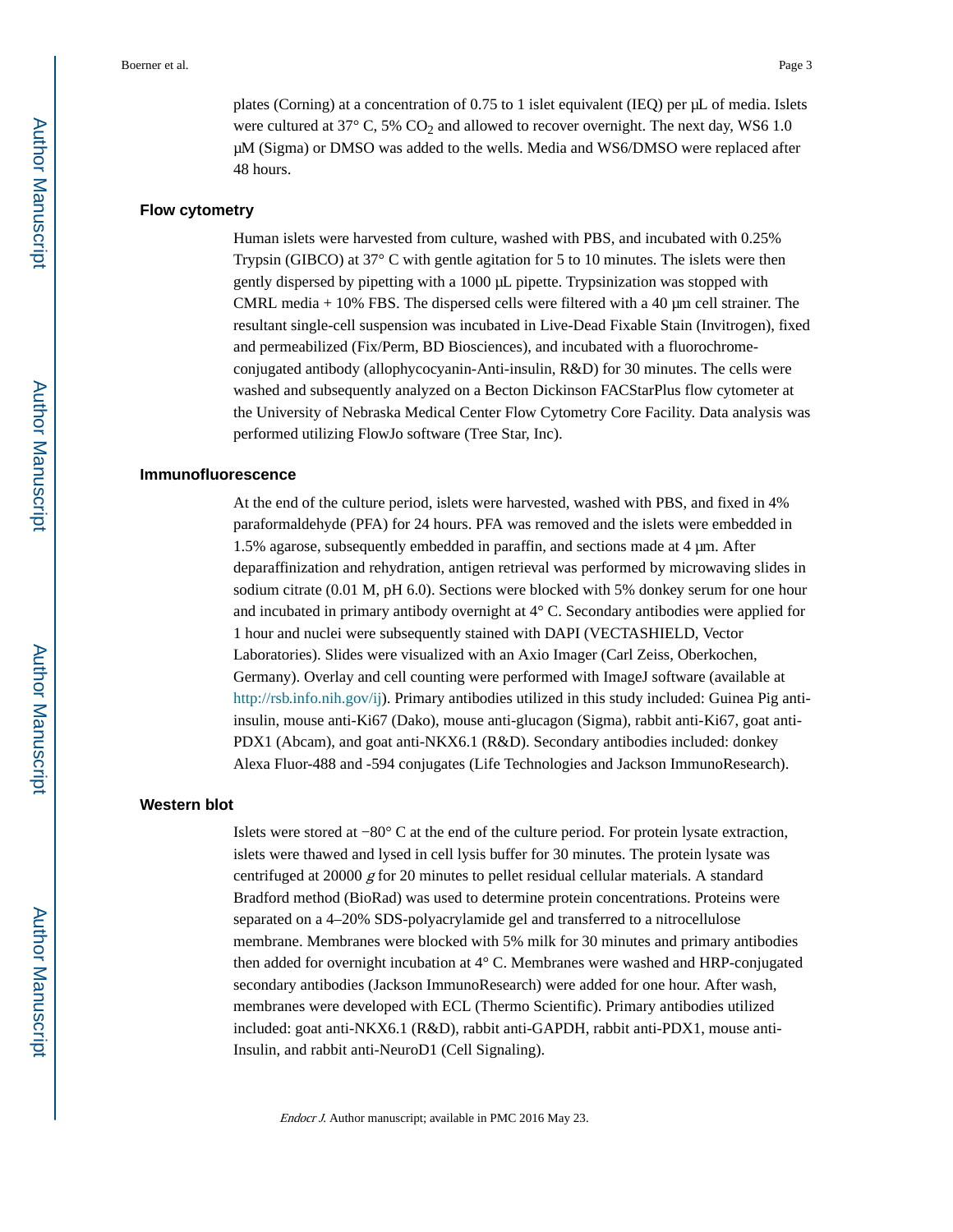#### **TUNEL staining**

Slides were prepared from paraffin-embedded islets and TUNEL assay performed using a fluorescein In Situ Cell Death Kit (Roche), per the manufacturer's instructions. Imaging and counting were performed with ImageJ software.

#### **Statistical analysis**

Values are presented as mean  $\pm$  standard error of the mean (SEM). A two-tailed student's ttest and one sample t-test were used to compare between treatment groups. A P-value <0.05 was considered significant.

## **Results**

#### **WS6 stimulates substantial proliferation of human islet cells**

WS6 has been shown to stimulate proliferation of human beta cells [7]. We first strove to confirm the proliferative capacity of WS6 on human islet cells. As noted in Fig. 1A, WS6 stimulated a seven-fold increase of general cellular proliferation in human islets. This confirmed the earlier report that WS6 is a pro-proliferative factor for human islet cells. Given the substantial number of cells proliferating and the rates of WS6-induced, beta cell specific proliferation previously reported, we felt that other islet cell types may also be stimulated to proliferate in response to WS6 treatment.

#### **WS6 stimulates proliferation of human beta cells and alpha cells**

Next, we sought to investigate whether, in our hands, WS6 could stimulate human beta cell proliferation, as reported by Shen et al [7]. Intact human islets cultured in the presence of 1.0 μM WS6 for four days did show a significant, four-fold increase in beta cell proliferation as noted by incorporation of Ki67 ( $p < 0.05$ , Fig. 1B). However, a significant number of the proliferating cells were non-beta cells, confirming our assumption that WS6 is not a beta cell-specific mitogen.

Glucagon-producing alpha cells of the pancreas are, like beta cells, a quiescent cell population that has been shown to proliferate in response to certain stimuli [11–13]. Given the pronounced cellular proliferation we observed with WS6 administration in both beta cells and non-beta cells, we hypothesized that alpha cells would also undergo increased proliferation in response to WS6. As shown in Fig. 1C, alpha cell proliferation, as measured by Ki67 expression, was significantly enhanced with WS6 compared to control. Similar to beta cells, alpha cell proliferation was increased four-fold in response to WS6 compared to control ( $p < 0.05$ ). This finding suggests that WS6 is a non-specific endocrine cell mitogen.

#### **WS6 does not affect differentiation status of human beta cells**

Beta cell proliferation is thought to occur by the direct replication of existing beta cells [14]. The exact mechanism whereby previously quiescent beta cells are stimulated to replicate is not well understood [1]. Studies utilizing cell lines have suggested that immature beta cells may be more prone to replication than mature beta cells [15]. With the knowledge that WS6 stimulated beta cell proliferation, we sought to investigate the effect of WS6 on beta cell maturity. By flow cytometry, WS6 did not alter the proportion of insulin positive cells in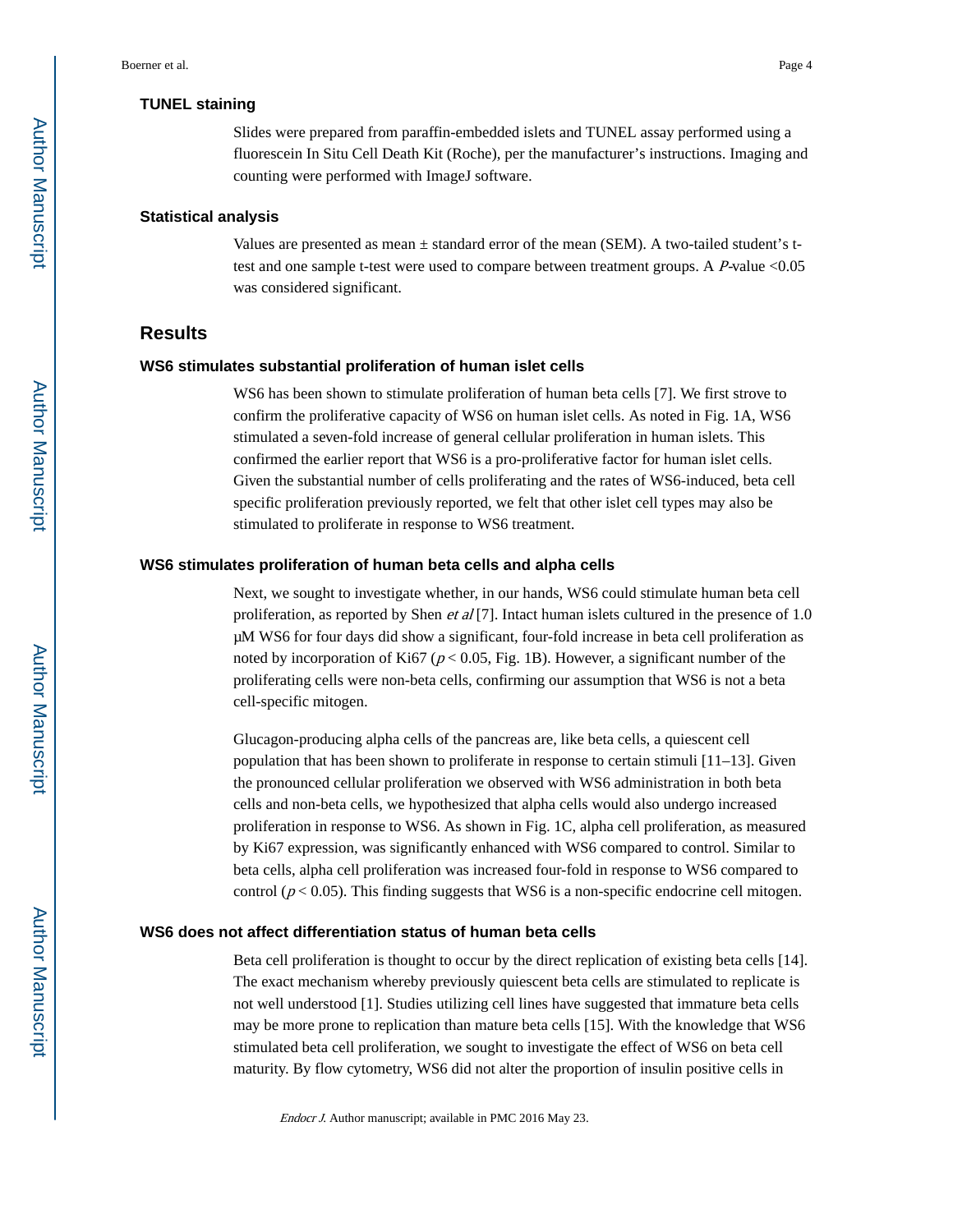human islets compared to control, suggesting no overt impact on absolute beta cell number (Fig. 2A). Similarly, the mean fluorescence intensity (MFI) of insulin positive beta cells was no different in WS6 treated islets compared to control (MFI ratio of WS6 to DMSO = 0.78  $\pm$  0.12,  $p = 0.22$ ) suggesting WS6 did not alter insulin expression in beta cells. Confirmation of similar insulin expression in WS6-treated islets compared to control islets was shown by western blot (Fig. 2B).

However, even with intact beta cell insulin expression, in certain models, insulin-positive beta cells can lose expression of other beta cell transcription factors with subsequent reduction in beta cell function [8, 16, 17]. With this information in mind, we compared the levels of beta cell specific transcription factors after exposure of human islets cells to WS6, or vehicle control. We observed that WS6 treatment did not affect expression of PDX1, NeuroD1, or NKX6.1 in isolated human islets (Fig. 2B). By immunofluorescence, control and WS6-treated islets both showed only rare examples of insulin-positive beta cells lacking expression of NKX6.1 or PDX1 (Fig. 2C). These results indicate that WS6 does not overtly affect the differentiation status of human beta cells.

#### **WS6 does not affect viability of human islet cells**

Though WS6 is a human endocrine cell mitogen, we next sought to ensure this compound did not adversely affect viability or stimulate apoptosis. We first quantitated cellular viability by flow cytometry utilizing a Live/Dead stain. The viability in WS6 treated human islet cells was no different than DMSO treated islet cells (Fig. 3A). We then measured the number of cells undergoing apoptosis by TUNEL staining and again found that WS6 did not stimulate increased levels of apoptosis, compared to controls (Fig. 3B). These results confirm that WS6, at the dose and duration used in this study, does not adversely affect human islet cell viability.

## **discussion**

Identifying methods that stimulate proliferation of functional human beta cells for the treatment of diabetes remains an unmet need. Customized human islet and beta cell culture methods have been developed to promote chemical library screens in an attempt to identify small molecules that may be efficacious in stimulating beta cell proliferation [18–21]. Small molecules would be ideal as these molecules may be developed into drug therapy without the issues inherent in the synthesis and delivery of peptide molecules. WS6 has recently been identified to stimulate human beta cell proliferation in vitro, both in dispersed and whole human islets [7]. This small molecule was also shown to improve blood glucose levels in a mouse model of diabetes. Due to its importance as a potential diabetes therapy, we sought to test the effects of WS6 on human islet cell proliferation, differentiation, and viability. Our results have revealed that WS6 is a not a beta cell-type specific mitogen in human islets, as it also stimulates proliferation of alpha cells. We have also shown that WS6 does not appear to induce significant dedifferentiation of human beta cells, as noted by proportion of insulin-positive cells per islet, and expression of insulin and key beta cell transcription factors.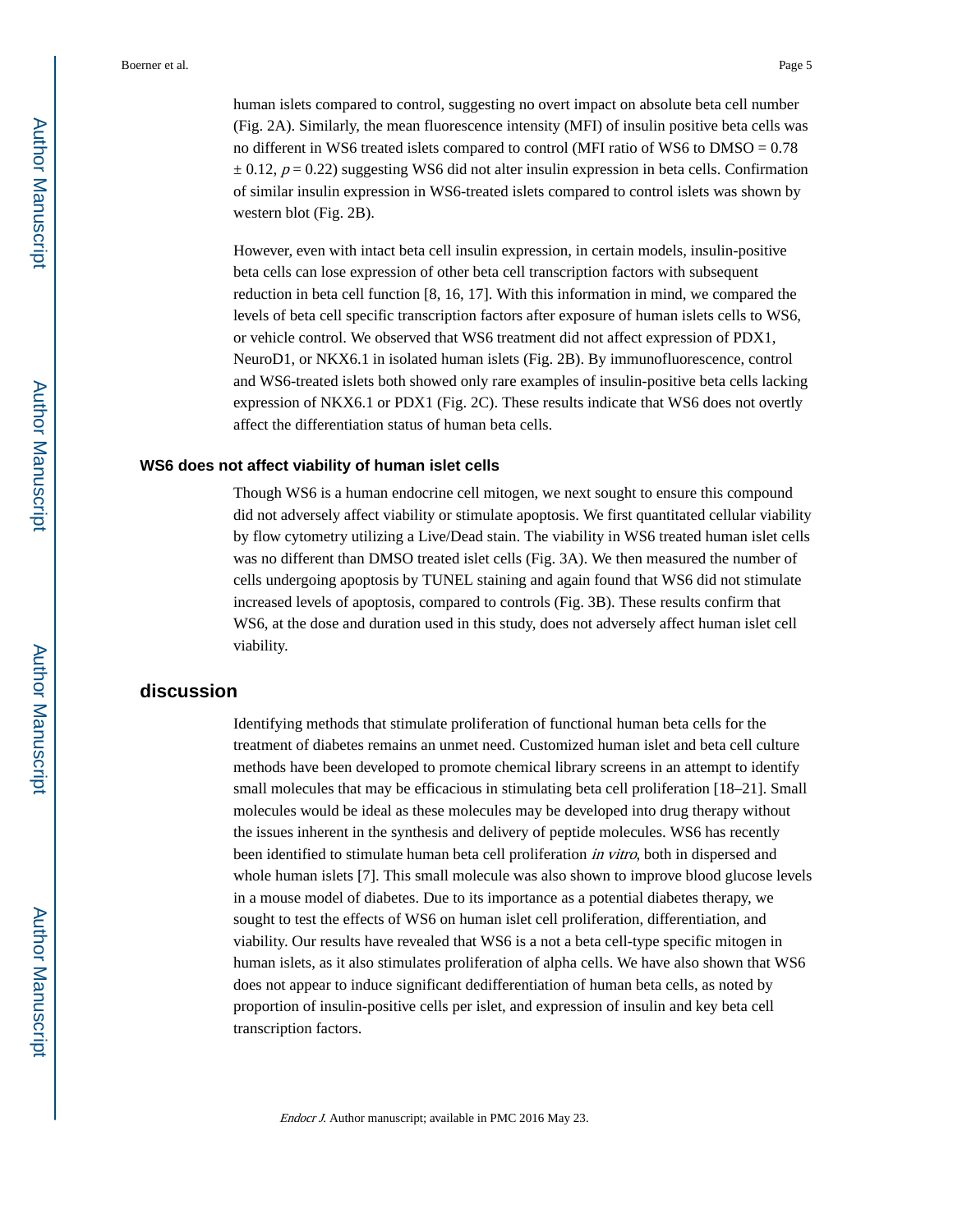Documentation of the non-beta cell activity of beta cell mitogens is crucial to understanding the over-all effects these mitogens may have on islet structure and function. Though islet alpha cell-to-beta cell ratios clearly vary amongst individuals, significant alpha cell proliferation may alter islet function, as is seen with animal models of type 2 diabetes [22, 23]. Furthermore, hyperglucagonemia plays a role in hyperglycemia development in type 1 and type 2 diabetes [24–26]. Therefore, excess alpha cell proliferation compared to beta cell proliferation in response to a mitogenic signal may be deleterious. In our hands, WS6 stimulated similar rates of proliferation of both alpha and beta cells suggesting this compound should not significantly disturb the intrinsic beta cell-to-alpha cell ratio. Though WS6 appears to be a non-specific endocrine cell mitogen in human islets, the effect of WS6 on delta and PP cells is unknown and requires additional investigation, as does the potential effects on proliferation of endothelial cells within the islet.

The maturity state of beta cells after exposure to a pro-proliferative factor is another important consideration. Some level of dedifferentiation may be a requirement for beta cell proliferation, as noted in human in vitro studies and some models of in vivo rodent beta cell proliferation [27, 28]. If dedifferentiation is required for beta cell proliferation, redifferentiation of these expanded cells into functional beta cells is crucial for appropriate function as immature beta cells have a reduced capacity for glucose-stimulated insulin secretion [15, 29, 30]. Importantly, WS6 does not appear to cause a significant reduction in the expression of beta cell transcription factors in human islets. Further studies are needed to investigate whether WS6 has any effect on islet endocrine cell function as noted by glucosestimulated insulin secretion (GSIS) and glucagon stimulation assays.

Finally, we have shown that WS6 does not adversely affect beta cell viability or stimulate beta cell apoptosis in standard culturing conditions. This is vital knowledge when considering any potential pro-proliferative agent. Whether WS6 can potentially impart a protective role against beta cell toxins ( $e.g.$  fatty acids, hyperglycemia, cytokines) in the setting of diabetes is unknown. This point should be studied further to determine if this compound might provide additional protective beta cell benefits in the form of an antiapoptotic compound.

In conclusion, we have shown WS6 to be a non-specific mitogen for human islet cells, stimulating not only beta cell but also alpha cell proliferation, while maintaining the differentiated beta cell phenotype. Our study expands the current knowledge of the effects of WS6 on human islets and re-affirms the potential this agent may have for use in human beta cell regenerative protocols. Our study also emphasizes the importance of studying other cell types, cellular differentiation, and viability in the islet when investigating potential beta cell mitogens.

## **Acknowledgments**

#### **Funding**

This work was supported by the Kieckhefer Foundation (N.E.S.).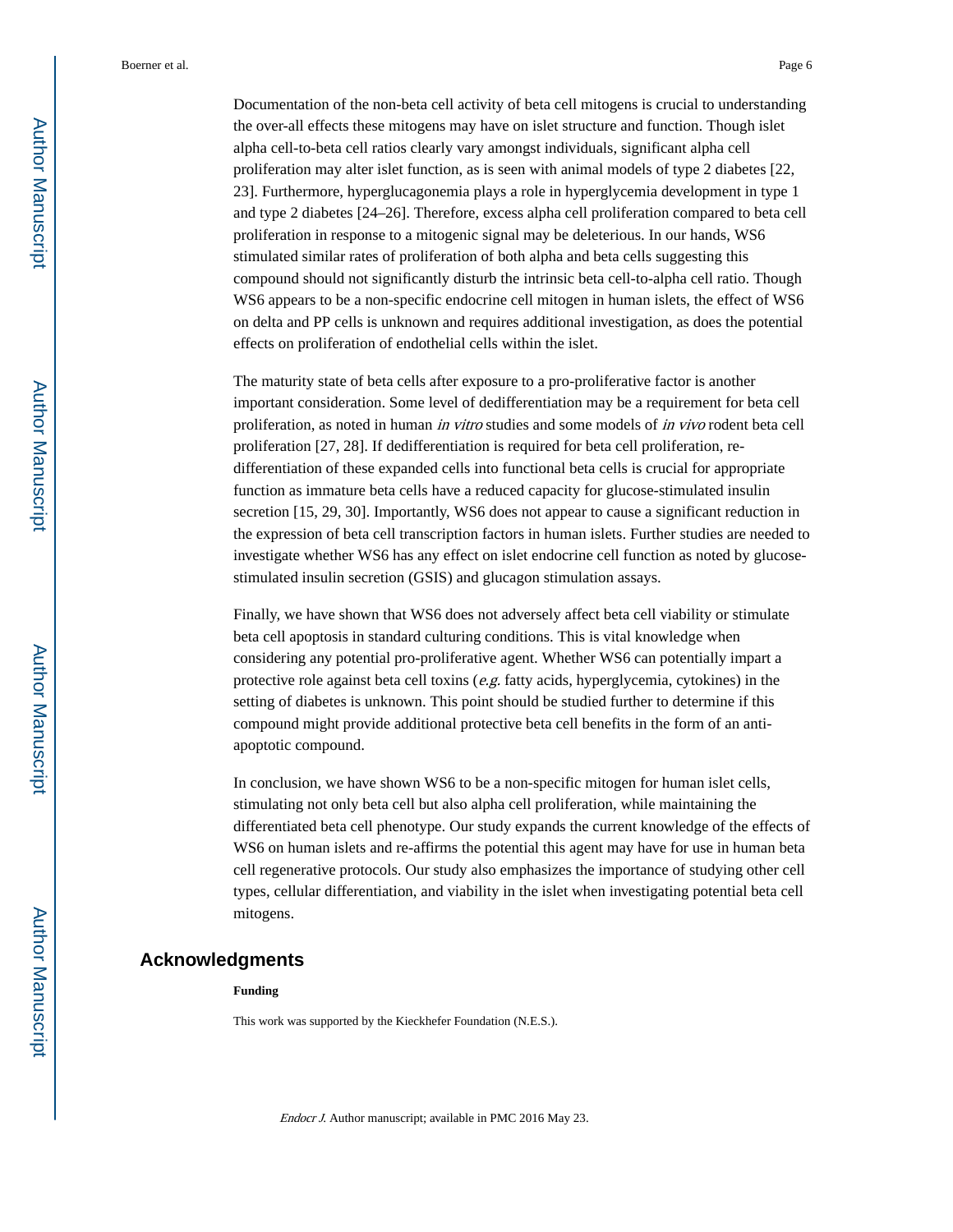## **References**

- 1. Bernal-Mizrachi E, Kulkarni RN, Scott DK, Mauvais-Jarvis F, Stewart AF, et al. Human beta-cell proliferation and intracellular signaling part 2: Still driving in the dark without a road map. Diabetes. 2014; 63:819–831. [PubMed: 24556859]
- 2. Jiao Y, Le Lay J, Yu M, Naji A, Kaestner KH. Elevated mouse hepatic betatrophin expression does not increase human beta-cell replication in the transplant setting. Diabetes. 2014; 63:1283–1288. [PubMed: 24353178]
- 3. Fiaschi-Taesch NM, Salim F, Kleinberger J, Troxell R, Cozar-Castellano I, et al. Induction of human beta-cell proliferation and engraftment using a single G1/S regulatory molecule, cdk6. Diabetes. 2010; 59:1926–1936. [PubMed: 20668294]
- 4. Rady B, Chen Y, Vaca P, Wang Q, Wang Y, et al. Overexpression of E2F3 promotes proliferation of functional human beta cells without induction of apoptosis. Cell Cycle. 2013; 12:2691–2702. [PubMed: 23907129]
- 5. Guthalu Kondegowda N, Joshi-Gokhale S, Harb G, Williams K, Zhang XY, et al. Parathyroid hormone-related protein enhances human beta-cell proliferation and function with associated induction of cyclin-dependent kinase 2 and cyclin E expression. Diabetes. 2010; 59:3131–3138. [PubMed: 20876711]
- 6. Boerner BP, George NM, Targy NM, Sarvetnick NE. TGF-beta superfamily member nodal stimulates human beta-cell proliferation while maintaining cellular viability. Endocrinology. 2013; 154:4099–4112. [PubMed: 23970788]
- 7. Shen W, Tremblay MS, Deshmukh VA, Wang W, Filippi CM, et al. Small-molecule inducer of beta cell proliferation identified by high-throughput screening. J Am Chem Soc. 2013; 135:1669–1672. [PubMed: 23330637]
- 8. Taylor BL, Liu FF, Sander M. Nkx6.1 is essential for maintaining the functional state of pancreatic beta cells. Cell Rep. 2013; 4:1262–1275. [PubMed: 24035389]
- 9. Guo S, Dai C, Guo M, Taylor B, Harmon JS, et al. Inactivation of specific beta cell transcription factors in type 2 diabetes. J Clin Invest. 2013; 123:3305–3316. [PubMed: 23863625]
- 10. Talchai C, Xuan S, Lin HV, Sussel L, Accili D. Pancreatic beta cell dedifferentiation as a mechanism of diabetic beta cell failure. Cell. 2012; 150:1223–1234. [PubMed: 22980982]
- 11. Ellingsgaard H, Ehses JA, Hammar EB, Van Lommel L, Quintens R, et al. Interleukin-6 regulates pancreatic alpha-cell mass expansion. Proc Natl Acad Sci USA. 2008; 105:13163–13168. [PubMed: 18719127]
- 12. Liu Z, Kim W, Chen Z, Shin YK, Carlson OD, et al. Insulin and glucagon regulate pancreatic alpha-cell proliferation. PLoS One. 2011; 6:e16096. [PubMed: 21283589]
- 13. Hayes HL, Moss LG, Schisler JC, Haldeman JM, Zhang Z, et al. Pdx-1 activates islet alpha- and beta-cell proliferation via a mechanism regulated by transient receptor potential cation channels 3 and 6 and extracellular signal-regulated kinases 1 and 2. Mol Cell Biol. 2013; 33:4017–4029. [PubMed: 23938296]
- 14. Dor Y, Brown J, Martinez OI, Melton DA. Adult pancreatic beta-cells are formed by selfduplication rather than stem-cell differentiation. Nature. 2004; 429:41–46. [PubMed: 15129273]
- 15. Szabat M, Johnson JD, Piret JM. Reciprocal modulation of adult beta cell maturity by activin A and follistatin. Diabetologia. 2010; 53:1680–1689. [PubMed: 20440469]
- 16. Brissova M, Shiota M, Nicholson WE, Gannon M, Knobel SM, et al. Reduction in pancreatic transcription factor PDX-1 impairs glucose-stimulated insulin secretion. J Biol Chem. 2002; 277:11225–11232. [PubMed: 11781323]
- 17. Schaffer AE, Taylor BL, Benthuysen JR, Liu J, Thorel F, et al. Nkx6.1 controls a gene regulatory network required for establishing and maintaining pancreatic beta cell identity. PLoS Genet. 2013; 9:e1003274. [PubMed: 23382704]
- 18. Walpita D, Hasaka T, Spoonamore J, Vetere A, Takane KK, et al. A human islet cell culture system for high-throughput screening. J Biomol Screen. 2012; 17:509–518. [PubMed: 22156222]
- 19. Wang W, Walker JR, Wang X, Tremblay MS, Lee JW, et al. Identification of small-molecule inducers of pancreatic beta-cell expansion. Proc Natl Acad Sci USA. 2009; 106:1427–1432. [PubMed: 19164755]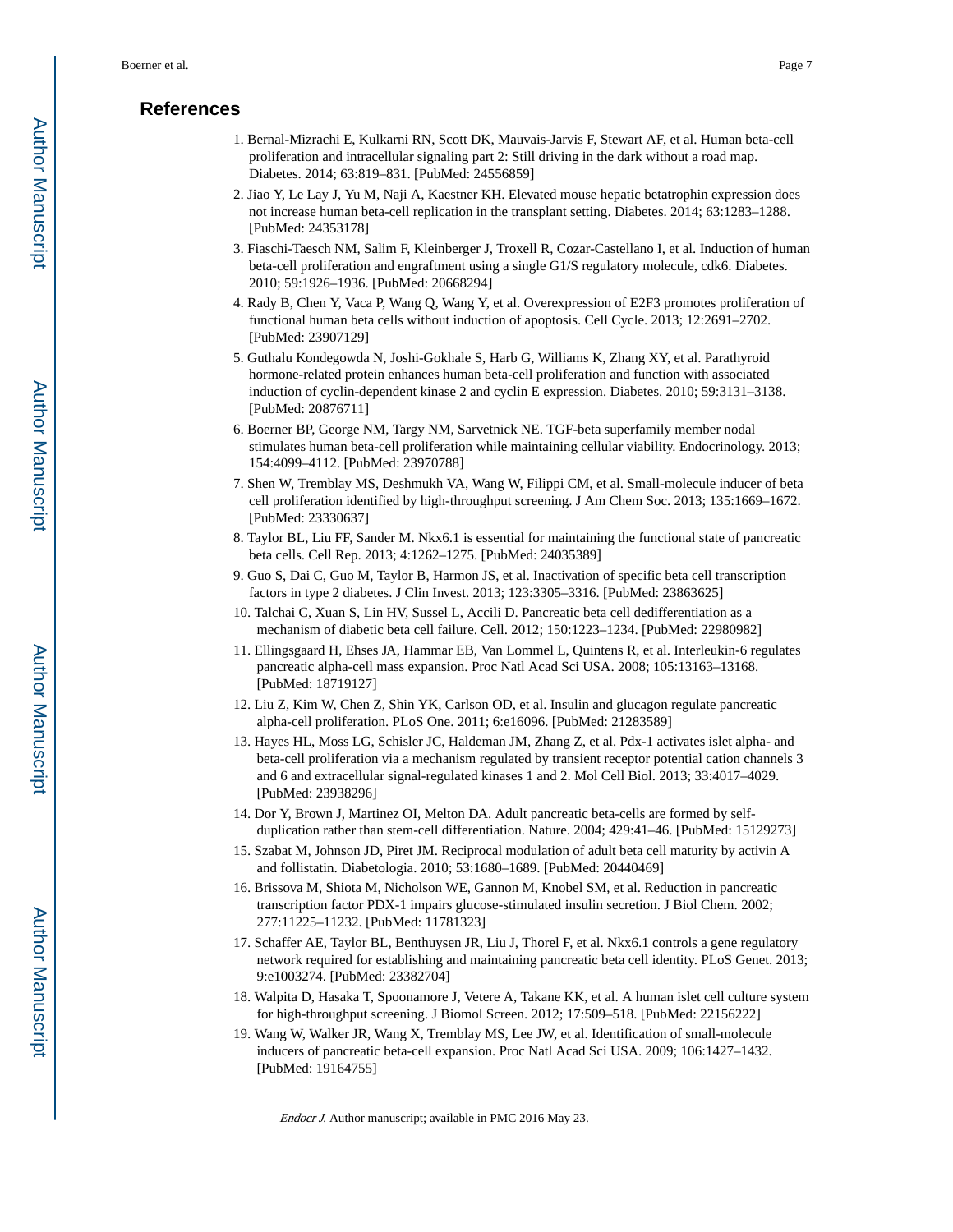- 20. Annes JP, Ryu JH, Lam K, Carolan PJ, Utz K, et al. Adenosine kinase inhibition selectively promotes rodent and porcine islet beta-cell replication. Proc Natl Acad Sci USA. 2012; 109:3915– 3920. [PubMed: 22345561]
- 21. Vetere A, Wagner BK. Chemical methods to induce beta-cell proliferation. Int J Endocrinol. 2012; 2012:925143. [PubMed: 22811709]
- 22. Henquin JC, Rahier J. Pancreatic alpha cell mass in European subjects with type 2 diabetes. Diabetologia. 2011; 54:1720–1725. [PubMed: 21465328]
- 23. Guardado-Mendoza R, Davalli AM, Chavez AO, Hubbard GB, Dick EJ, et al. Pancreatic islet amyloidosis, beta-cell apoptosis, and alpha-cell proliferation are determinants of islet remodeling in type-2 diabetic baboons. Proc Natl Acad Sci USA. 2009; 106:13992–13997. [PubMed: 19666551]
- 24. Unger RH, Aguilar-Parada E, Muller WA, Eisentraut AM. Studies of pancreatic alpha cell function in normal and diabetic subjects. J Clin Invest. 1970; 49:837–848. [PubMed: 4986215]
- 25. Sherwin RS, Fisher M, Hendler R, Felig P. Hyperglucagonemia and blood glucose regulation in normal, obese and diabetic subjects. N Engl J Med. 1976; 294:455–461. [PubMed: 1246330]
- 26. Yoon KH, Ko SH, Cho JH, Lee JM, Ahn YB, et al. Selective beta-cell loss and alpha-cell expansion in patients with type 2 diabetes mellitus in korea. J Clin Endocrinol Metab. 2003; 88:2300–2308. [PubMed: 12727989]
- 27. Russ HA, Bar Y, Ravassard P, Efrat S. In vitro proliferation of cells derived from adult human betacells revealed by cell-lineage tracing. Diabetes. 2008; 57:1575–1583. [PubMed: 18316362]
- 28. El-Gohary Y, Tulachan S, Wiersch J, Guo P, Welsh C, et al. A smad signaling network regulates islet cell proliferation. Diabetes. 2014; 63:224–236. [PubMed: 24089514]
- 29. Kulkarni RN, Jhala US, Winnay JN, Krajewski S, Montminy M, et al. PDX-1 haploinsufficiency limits the compensatory islet hyperplasia that occurs in response to insulin resistance. J Clin Invest. 2004; 114:828–836. [PubMed: 15372107]
- 30. Gu C, Stein GH, Pan N, Goebbels S, Hornberg H, et al. Pancreatic beta cells require NeuroD to achieve and maintain functional maturity. Cell Metab. 2010; 11:298–310. [PubMed: 20374962]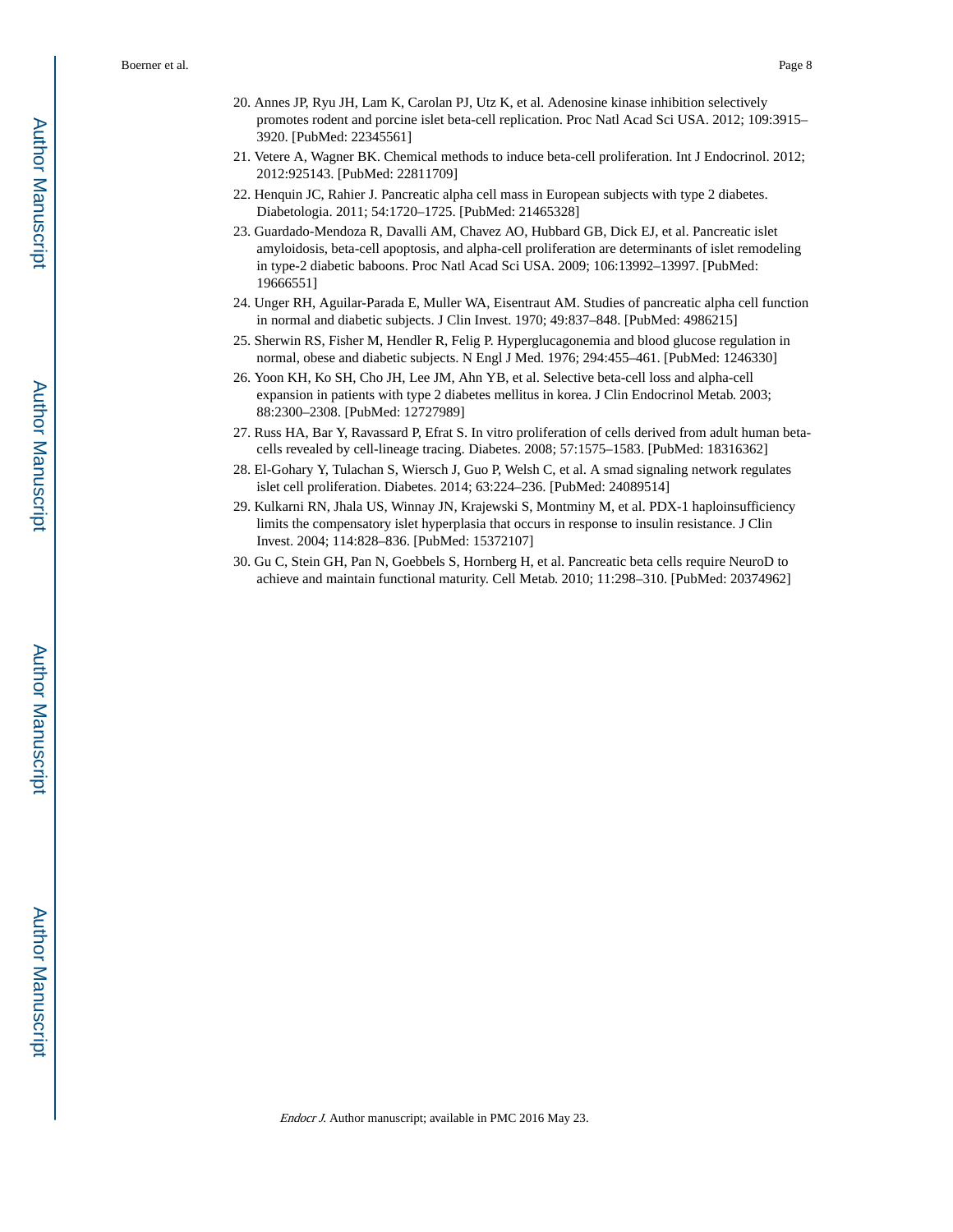



## **Fig. 1.**

A

 $\mathsf B$ 

**DMSO** 

WS6

WS6 stimulates proliferation of both human pancreatic beta and alpha cells.

Immunofluorescent analysis of human islets exposed to WS6 1.0 μM or DMSO (control) for 96 hours.

A. Ki67 (red) staining of human islets with quantification of total Ki67 cells per islet. B. Insulin (green) and Ki67 (red) staining of human islets with quantification of Ki67+ beta cells. White arrow shows Insulin+/Ki67+ double-positive cell.

C. Glucagon (green) and Ki67 (red) staining of human islets with quantification of Ki67+ alpha cells. White arrow shows Glucagon+/Ki67+ double-positive cell. (DAPI staining in blue. n = 4 from four different donors. Bars indicate mean  $\pm$  SEM. Scale bar = 50 µm. \* p < 0.05,  $* p < 0.01$ )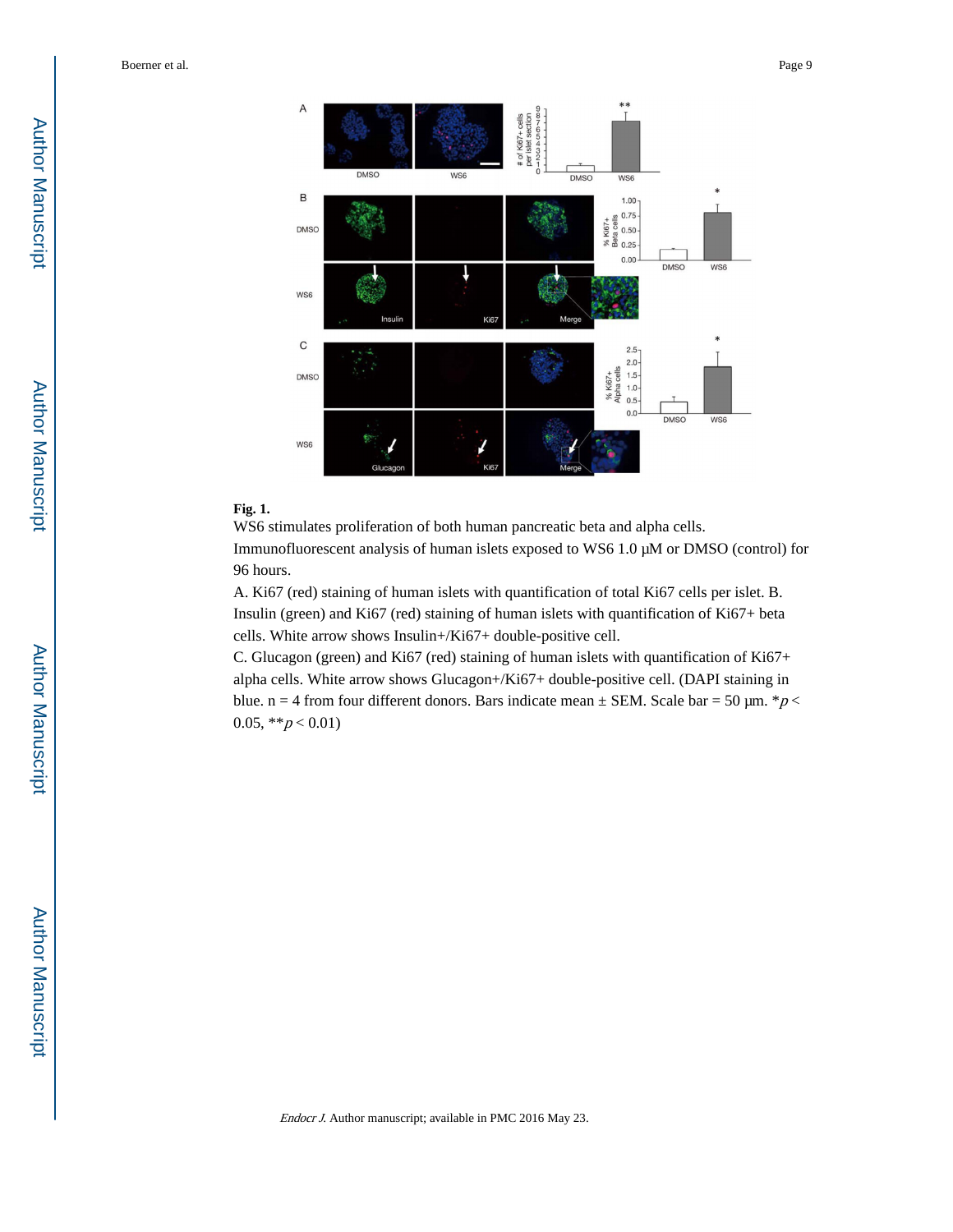

## **Fig. 2.**

WS6 does not impact human beta cell number or beta cell differentiation. Analysis of human islets exposed to WS6 1.0 μM or DMSO (control) for 96 hours.

A. Flow cytometry analysis. Gating strategy for insulin positive cells (left) and quantification of the proportion of insulin positive cells (right) ( $n = 3$  from three different donors,  $p = NS$ ). B. Western blot analysis of human insulin and beta cell transcription factors, with representative images (left) and quantification (right,  $n = 3$  to 4 from four different donors,  $p = NS$  for all). C. Immunofluorescent analysis showing similar NKX6.1 and PDX1 expression in DMSO and WS6 treated islets (ADU = Arbitrary density units. Bars indicate mean  $\pm$  SEM. Scale bar = 50 µm). Representative images from Figs. 2A and 1B come from different donors.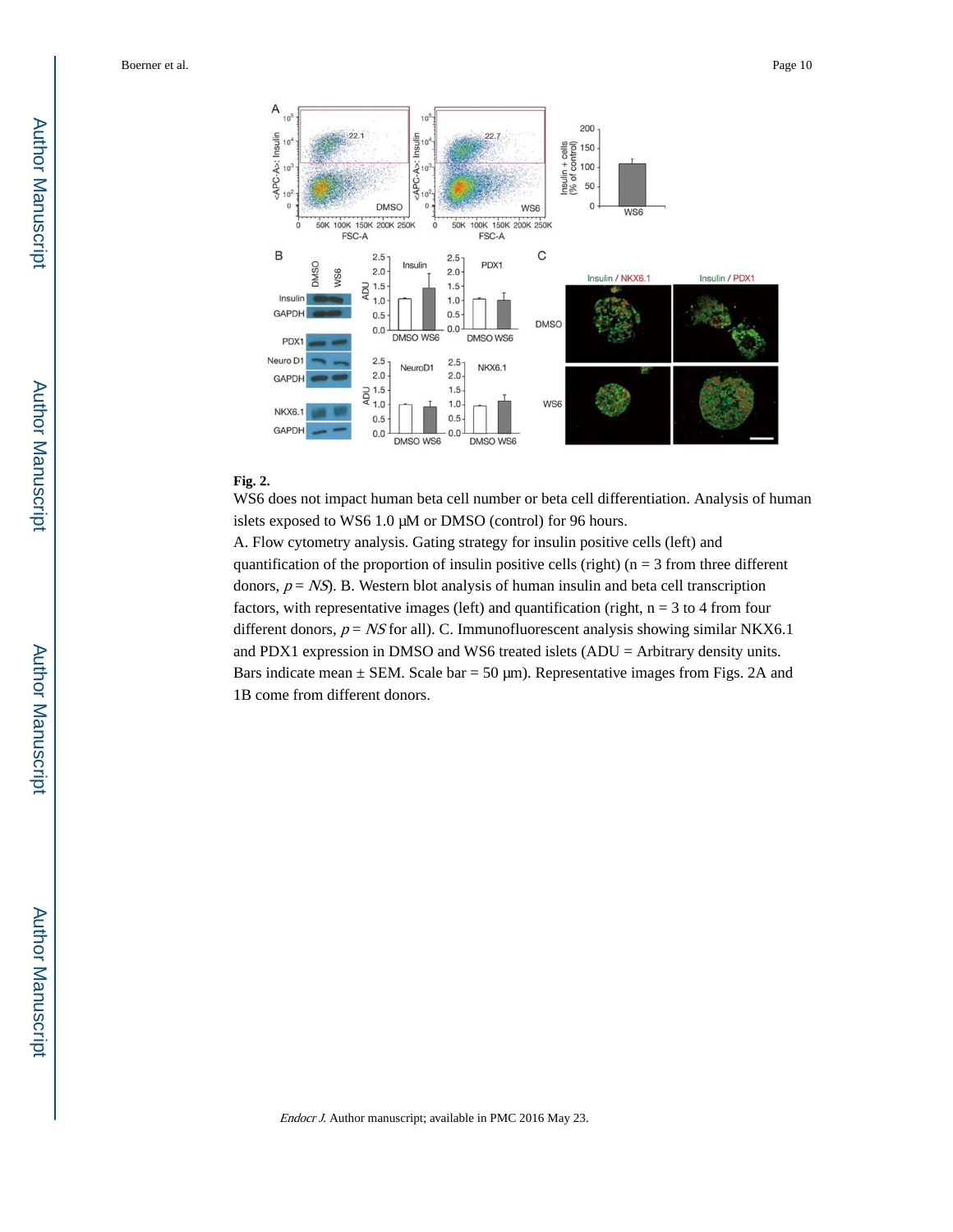

## **Fig. 3.**

WS6 does not adversely affect human islet viability. Analysis of human islets exposed to WS6 1.0 μM or DMSO (control) for 96 hours.

A. Viability of human islet cells as assayed by flow cytometry Live/Dead assay. Gating strategy (left) and quantification of viable cells (right,  $n = 3$  from 3 different donors,  $p =$ NS.) B. Analysis of apoptosis by immunofluorescent TUNEL assay. Left - Arrows indicate TUNEL+ cells (Green = TUNEL staining, Blue = DAPI). Right – Quantification of TUNEL + cells per islet (n = 3 from 3 different donors,  $p = NS$ ). (Bars indicate mean  $\pm$  SEM. Scale  $bar = 50 \mu m$ )